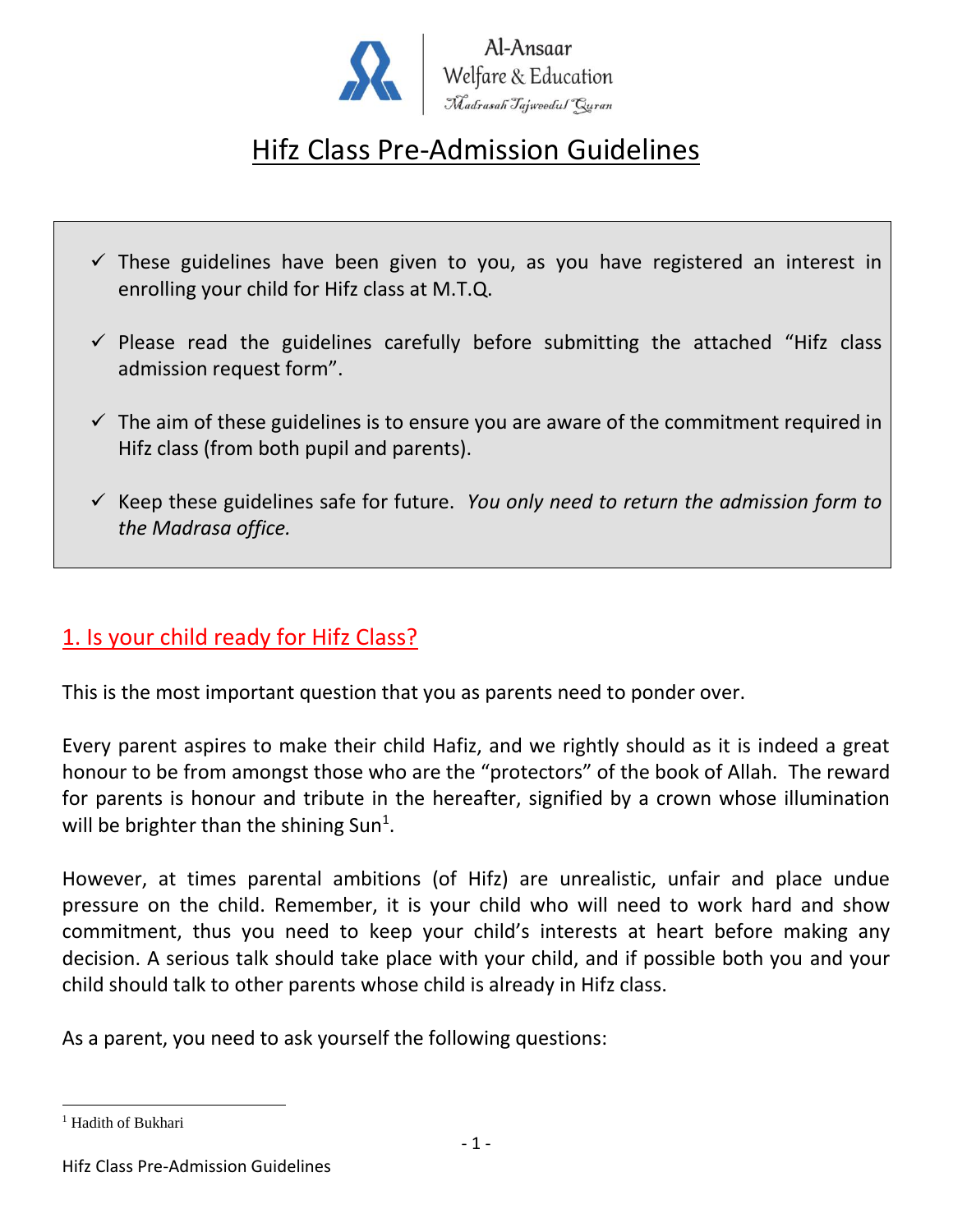If your child's attitude towards Madrasa work in general is poor, then you need to seriously consider whether Hifz class is the correct move for your child. Hifz class is very challenging and requires far greater dedication and commitment. You cannot simply enroll your child into Hifz class and expect "things to automatically fall into place".

The purpose of Hifz class is to *memorise* the Quran. Your child will not have the opportunity to learn *how to recite the Quran* (Nazarah). Therefore, another very important factor to take into consideration is your child's performance in their Quran lesson (Nazarah). The level of fluency and Tajweed must be to a very good standard *on a consistent basis.* In addition to this, memorisation of all Duas and Surahs must be at an exceptional level.

### *2) Is it too early to enroll my child? Is my child too young?*

Many parents in their zeal to make their child a Hafiz, wish to admit their child into Hifz class at an early age. Hifz class demands *mental strength and maturity* in addition to having the *ability*. Therefore, when a child is admitted into Hifz class at a very young age, he is often unable to cope with the "mental pressure" of Hifz class, leading to issues such as being unable to meet minimum targets. The irony of this is that (although there are no guarantees), if the same child was admitted into Hifz class later on, he may well have succeeded. We have experienced such a scenario many a time. *Mental maturity* ensures your child understands his or her responsibilities and is able to work with a high degree of independence.

*As a rule, we only consider application requests from pupils who are in Level 5 and above.*

## *3) High school & homework.*

Most children are in high school by their second or third year in Hifz class. Therefore, parents need to take factors such as travelling times to and from school and homework issues into consideration. As an example, if your child is going to be coming home from school at a time that does not allow him to get to Madrasa on time, then you need to consider the choice of high school from now *before* enrollment. We cannot make any concessions where we allow a child to come late, as in our experience this has never worked out despite promises from parents.

*The conclusion of the above is that Hifz class must be viewed as a long-term commitment. Parents must take various factors into consideration from the outset.*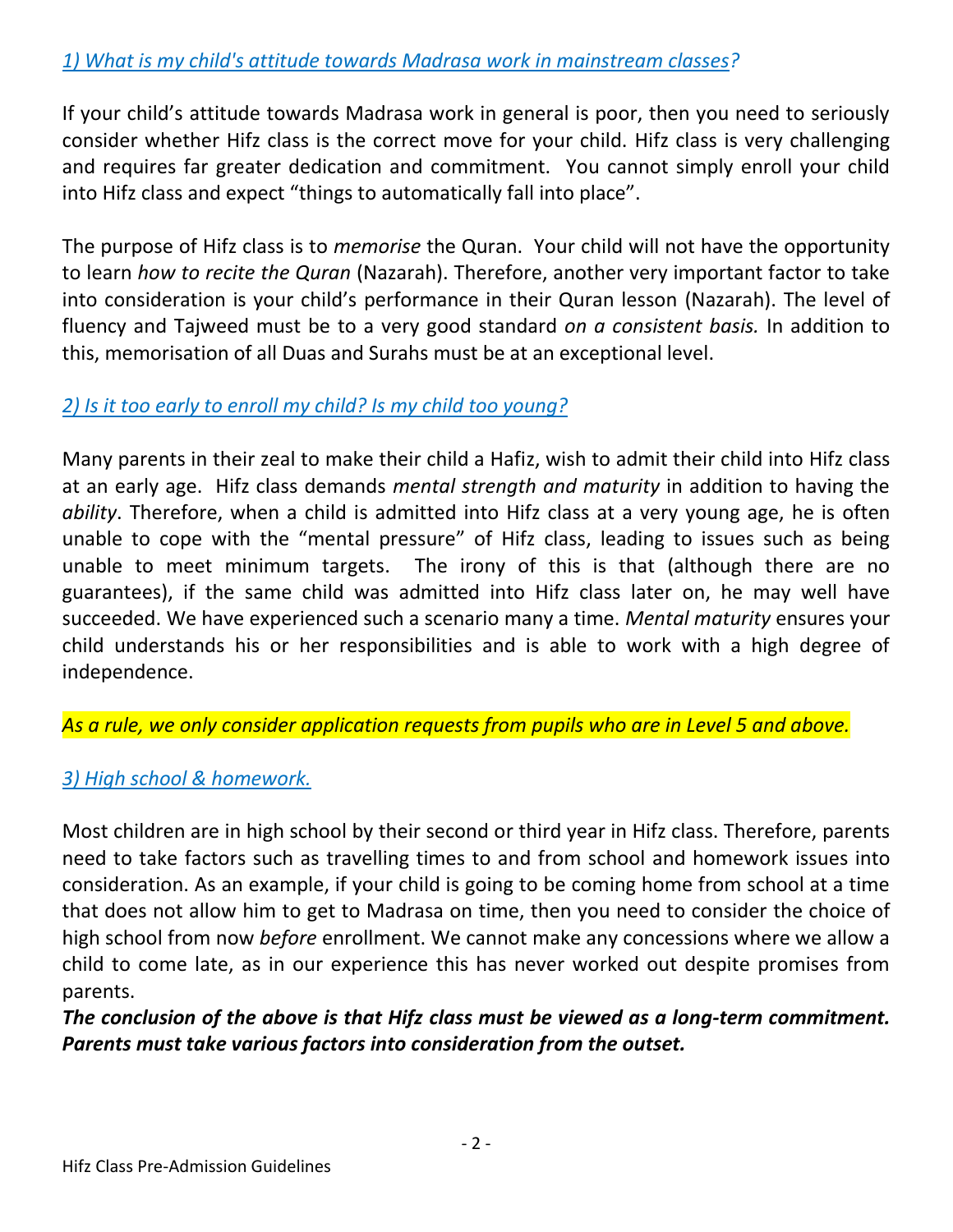### *4) GCSE Exams:*

There is a strong conception amongst many parents that if their child enrolls at a younger age, Hifz can be completed before preparation for GCSE exams start in Year 10.

This should not be our target, rather the criteria we need to work towards is, "is my child ready for Hifz, or is it too early?" To "push" a child early into Hifz class due to GCSE exams (in the future) is very often counter-productive. Children who are not ready for Hifz class, they struggle and at times end up leaving Hifz class. The irony is that if this same child was admitted into Hifz class a little later, the outcome would have been better.

If your child is in Hifz class and he needs to prepare for GCSE exams, then we as a Madrasa are flexible. Parents should inform us, and we can then make various concessions, thus reducing some of the Hifz workload for the exam period. Parents need to communicate with the Madrasa well in advance so that these arrangements are not only in place at the relevant time, they are also well thought-out.

### 2. Parental Involvement:

Although it is your child who will be undertaking Hifz, *it is very important to appreciate that you as a parent must be highly involved on a daily basis, especially in the first few years of Hifz class*. Initially, you cannot simply "leave it to the child". Where parents are involved, not only is progress smoother, any issues that arise can be dealt with effectively before they multiply.

### *Examples of parental involvement are:*

- a) Ensuring your child is sitting down to learn / revise everyday at the appointed times. Supervision may be required at times. Children have to devote sufficient time (minimum 1.5 hours) early in the morning before going to school, thus parents need to ensure this is taking place (you may need to wake up early as well!).
- b) On a daily basis parents need to enquire if Sabaq, Sabaq Sipara and Dour has been recited. You must check your child's diary daily.
- c) Priorities need to be clear. If your child is going to be absent from Madrasa on a regular basis (due to sporting activities etc), this will not be permitted. You need to think carefully about such issues before submitting the admission form (remember Hifz class also runs on Saturday mornings until 12).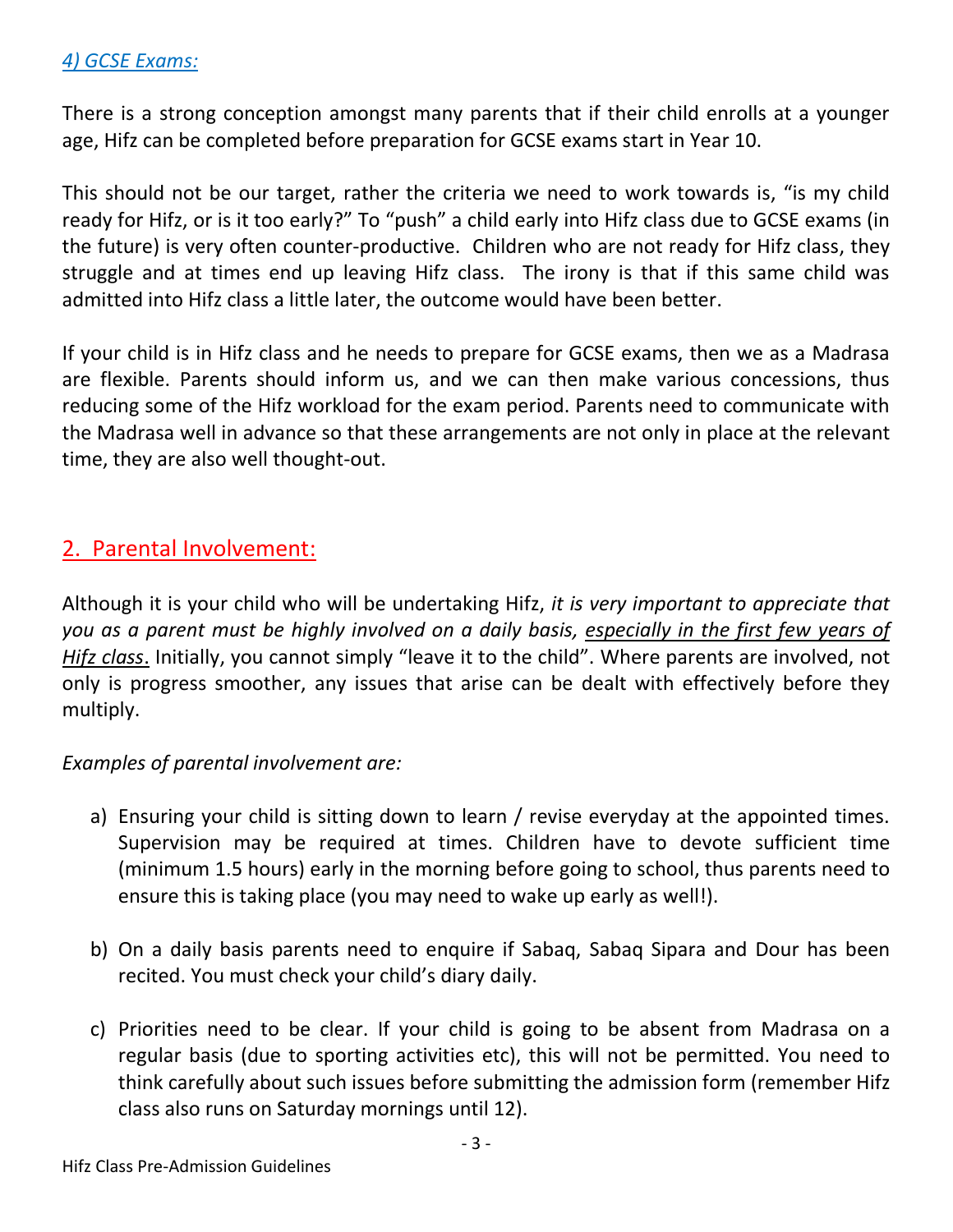- d) Your support and co-operation is essential. Where the Madrasa raises concerns, parents need to appreciate these concerns and support the Madrasa in implementing recommendations that are made.
- e) Children at times may need a "sympathetic ear" from parents. Thus, empathy is also essential if we are to assist and help our children.

## Important! - Independent Learning

It is also important to highlight here that this support from parents should only be for the first few years whilst the child "finds his feet" in Hifz class. Ultimately, your child must become independent in Hifz class, where learning at home etc is done by your child without constant motivation etc from the parents. Obviously, parents would still monitor their child's progress by checking the diary etc. However, parents should not be constantly on their "child's back", nor should the child be over-reliant on the parent's support.

## 3. Timings, Saturday mornings & Ramadhan:

- Hifz class runs 6 days a week.
- The time for Monday to Friday is 4.55pm to 7.45pm.
- The time on Saturday mornings is from 9.25am to 12.00. Attendance on Saturdays is compulsory. Hence, if your child attends activities such as football training etc, this needs to be taken into consideration before submitting the admission request form.
- Other than Ramadhan, the Hifz class has almost the same holidays as other classes.
- Hifz class also runs during Ramadhan. The times and dates are finalised in the last term, and are generally from the  $1<sup>st</sup>$  day of Ramadhan till the  $27<sup>th</sup>$  day.

Again, you need to consider the above times / days etc. We want you to commit yourself for the long term, thus careful thought is important in respect to everything that is mentioned here.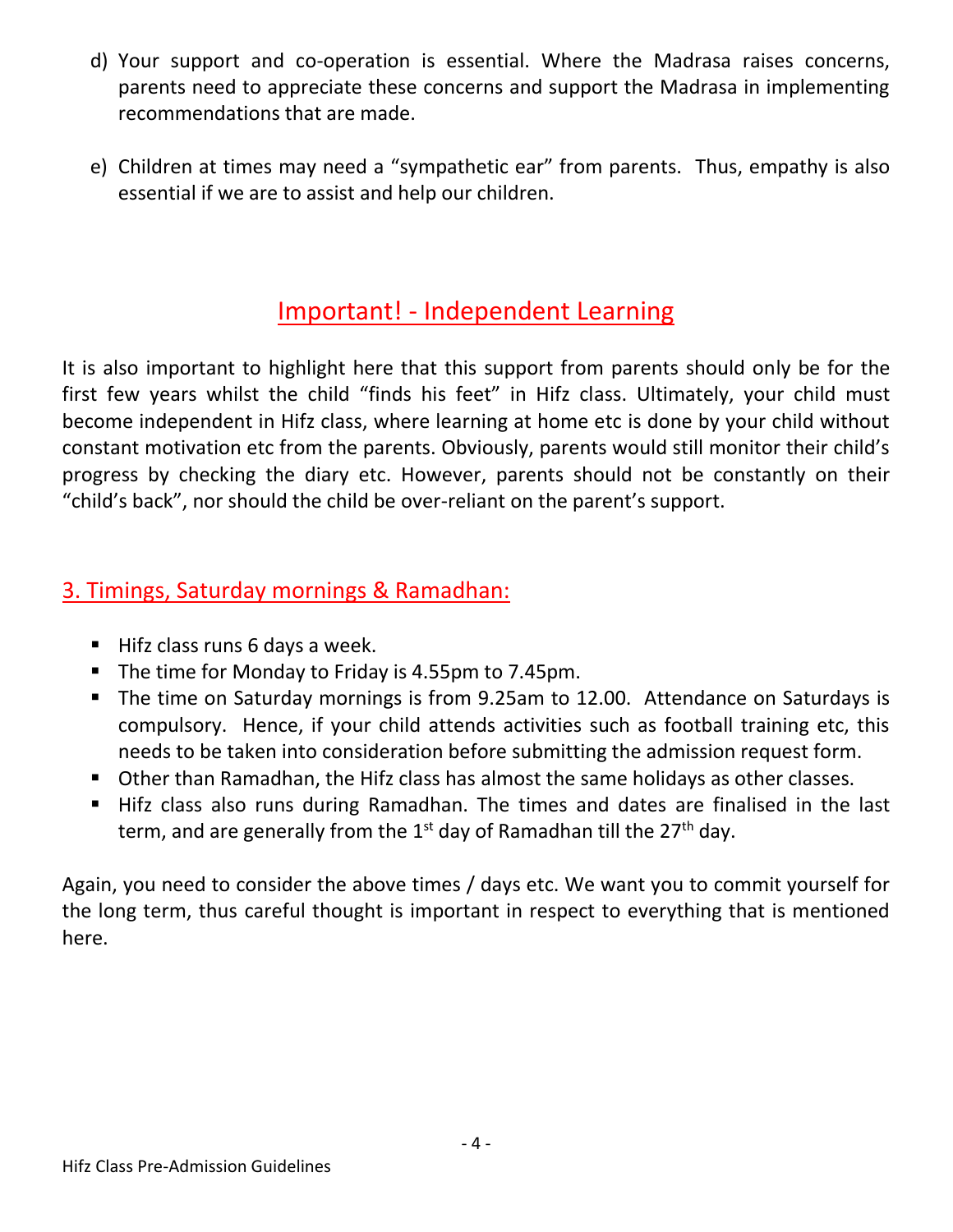## 4. Assessment Procedure

Admission into Hifz class is subject to a 2 week assessment (a total of 12 days including Saturdays) and admission is only granted if your child passes this 2 week assessment. The assessment details are as follows:

- 1. A Hifz assessment lasting 12 days. Your child will be given a little "Sabaq" to learn everyday. This starts from 4 lines per day and moves to 6 lines per day. In addition to this, there will obviously be Sabaq Sipara to recite each day.
- 2. Further details of this assessment will be given in the induction meeting that will be held prior to the assessment.

This 2 week assessment usually takes place in the term 2 *after* you have attended an induction meeting. *Please note:*

- a) These assessments will take place within Madrasa hours. However, attendance on Saturdays in this period will be compulsory between 9.30 and 11.00am.
- b) These assessments are conducted by a member of management. A record will be kept of the daily progress.
- c) After the 2 week assessment period is over, we will have a meeting with each parent individually, informing them whether their child was successful or not.
- d) In addition to competent Hifz, Tajweed plays a major part in the admission criteria. Where this is lacking, we will not admit your child into Hifz class.
- e) Reciting with a melodious tune: This is also now an integral part of Hifz studies at MTQ. There is a lot of emphasis on this and pupils are motivated to excel in this area.

### Note:

If your child does not pass the test and management decides that he will not be admitted into Hifz class (for the next academic year), we will not enter into any correspondence with respect to appeals and second chances. Our decision will be final and binding. Please avoid such appeals.